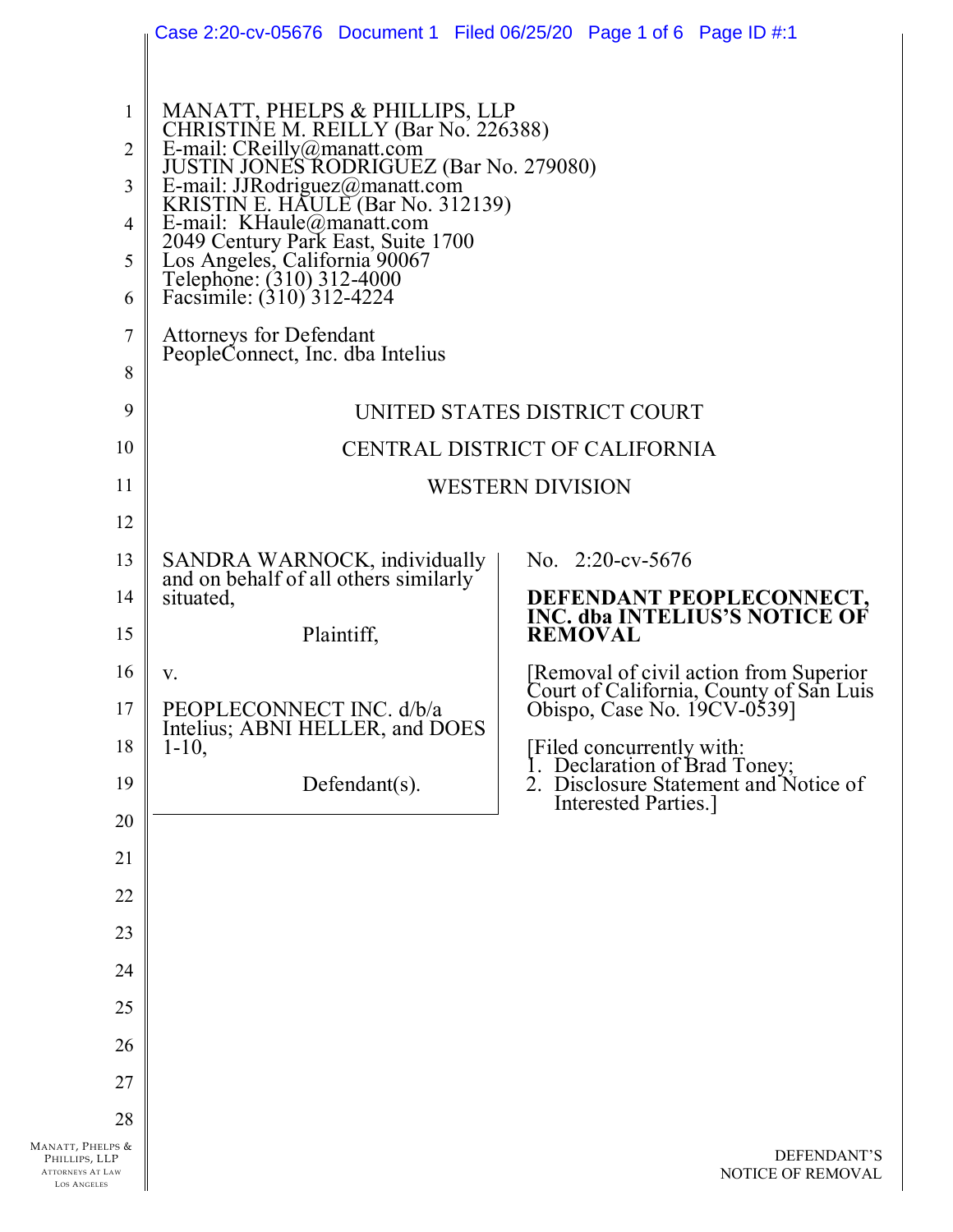$\mathbf{1}$  $\overline{2}$ 3  $\overline{4}$ 5 6  $\overline{7}$ Defendant PeopleConnect, Inc. dba Intelius, under 28 U.S.C. Section 1441, removes to this Court the state action described below, which is within the original jurisdiction of this Court and properly removed under 28 U.S.C. Sections 1332, 1367, 1441, 1446, and 1453. Under 28 U.S.C. Section 1446(d), copies of this Notice of Removal are being served on counsel for Plaintiff Sandra Warnock, and filed with the Clerk of the California Superior Court for the County of San Luis Obispo.

8

## **PROCEDURAL HISTORY AND TIMELINESS OF REMOVAL**

9 10 11 12 1. On September 12, 2019, Plaintiff filed a putative class action reaptioned *Warnock et. al. v. PeopleConnect Inc. et. al.*, against PeopleConnect in California Superior Court, County of San Luis Obispo, Case No. 19CV-0539. The original complaint was never served on PeopleConnect.

13 14 2. On April 30, 2020, Plaintiff filed the First Amended Complaint  $($ " $FAC$ " $).$ 

15 16 3. On May 26, 2020, Plaintiff served PeopleConnect with the FAC, Civil Case Cover Sheet, and Amended Summons.

17 18 4. This notice is timely under 28 U.S.C. Section 1446(b) because it is filed within 30 days of May 26, 2020.

19 20 5. A true and correct copy of the Register of Actions in the State Court Proceeding is attached to this Notice as Exhibit 1.

21 22 23 6. True and correct copies of all process, pleadings, and orders served upon PeopleConnect in the State Court Action are attached to this Notice as Exhibit 2.

24 25 26 27 28 7. Defendant Abani Heller is the former Chief Executive Officer of PeopleConnect. Toney Decl.  $\P$  4. Based on the state court docket, Mr. Heller has not been joined or served with a copy of the state court summons. Because Plaintiff has not properly joined or served the only other named defendant in this action, no consent to removal is necessary at this time.

MANATT, PHELPS & PHILLIPS, LLP ATTORNEYS AT LAW LOS ANGELES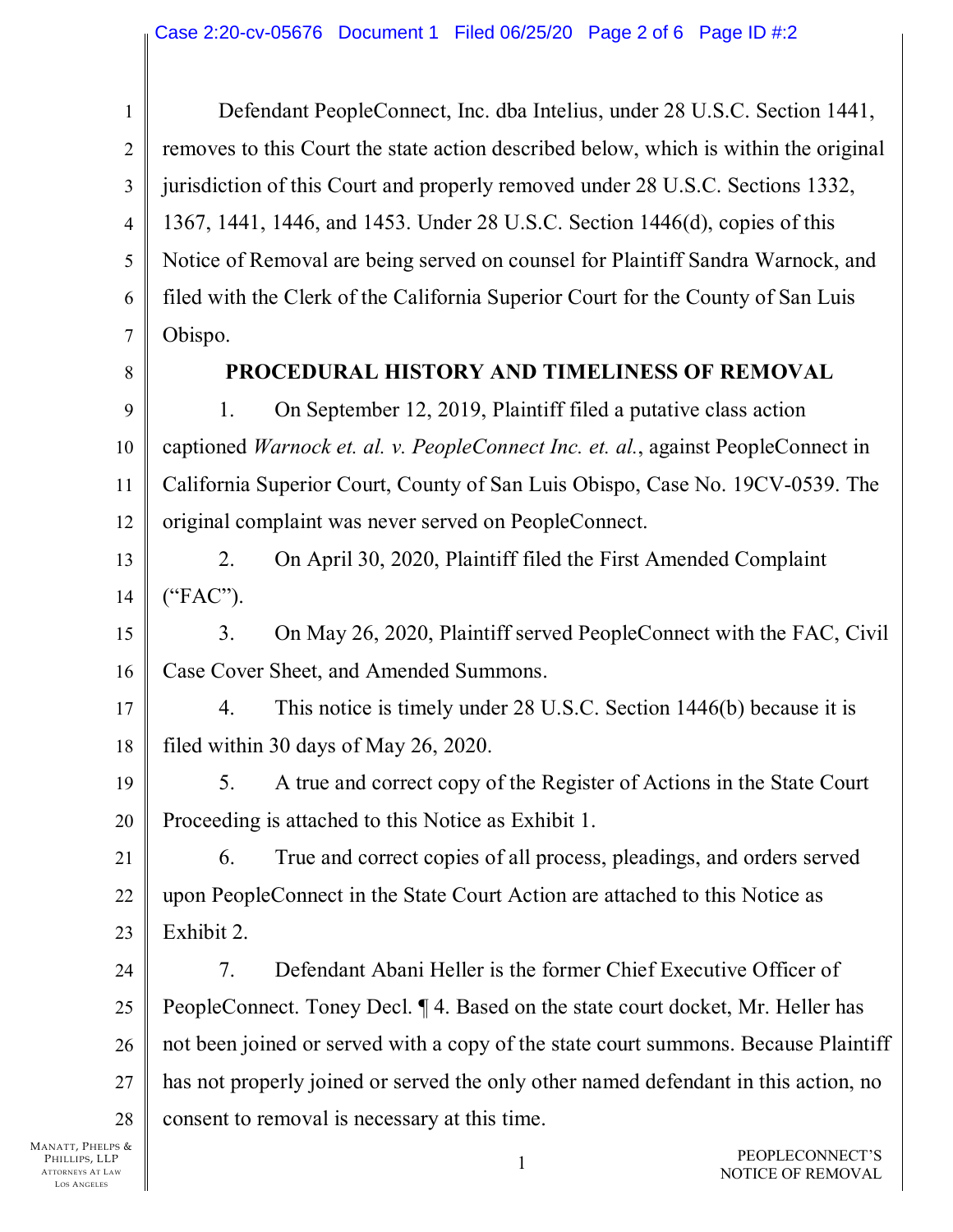$\mathbf{1}$ 

## **ALLEGATIONS OF THE FAC**

8. This action is a putative class action against PeopleConnect and its  $\overline{2}$ former CEO on behalf of those who, according to Plaintiff, were charged an 3 automatic renewal fee for PeopleConnect's products. Plaintiff's FAC purports to  $\overline{4}$ allege causes of action for violations of (1) California's Unfair Competition Law 5 6 (UCL), California Business and Professions Code Section 17200, *et. seq.*; (2) California's False Advertising Law (FAL), California Business and Professions  $\overline{7}$ Code Section 17500 *et. seq.*; and (3) the Consumer Legal Remedies Act (CLRA), 8 9 California Civil Code Section 1750 *et. seq.* Plaintiff seeks actual and punitive damages, as well as injunctive relief, restitution, attorneys' fees, costs, and interest. 10 PeopleConnect disputes Plaintiff's allegations, believes the FAC fails 9. 11 to state a claim and lacks merit, and denies that Plaintiff or the putative class 12 members have been harmed in any way or are entitled to any remedy. 13 **DIVERSITY JURISDICTION** 14 10. This Court has original jurisdiction over "all civil actions where the 15 matter in controversy exceeds the sum or value of \$75,000, exclusive of interest and 16 costs, and is between citizens of different States [.]"  $28 \text{ U.S.C.} \$   $332(a)(1)$ . 17 Amount in Controversy. The amount in controversy exceeds \$75,000. 11. 18 Plaintiff alleges that she was wrongfully charged a \$29.95 renewal fee for a product 19 she purchased. FAC  $\P$  11-18. Plaintiff further alleges that the class of individuals 20 she seeks to represent "includes thousands of members." FAC TI 34-35. The 21 \$75,000 threshold is met if 2,505 individuals were charged \$29.95. Plaintiff also 22 23 seeks punitive damages, attorneys' fees, and costs. As pleaded, the amount in controversy exceeds \$75,000. 24 12. Plaint iff also seeks in junctive relief. When evaluating the value of an 25 injunction for amount in controversy purposes, the Ninth Circuit follows the "either" 26

viewpoint" rule. Under the "either viewpoint" rule, the amount in controversy is the 27 pecuniary result the judgment would directly produce to either party. This 28

MANATT, PHELPS & PHILLIPS, LLP **ATTORNEYS AT LAW LOS ANGELES**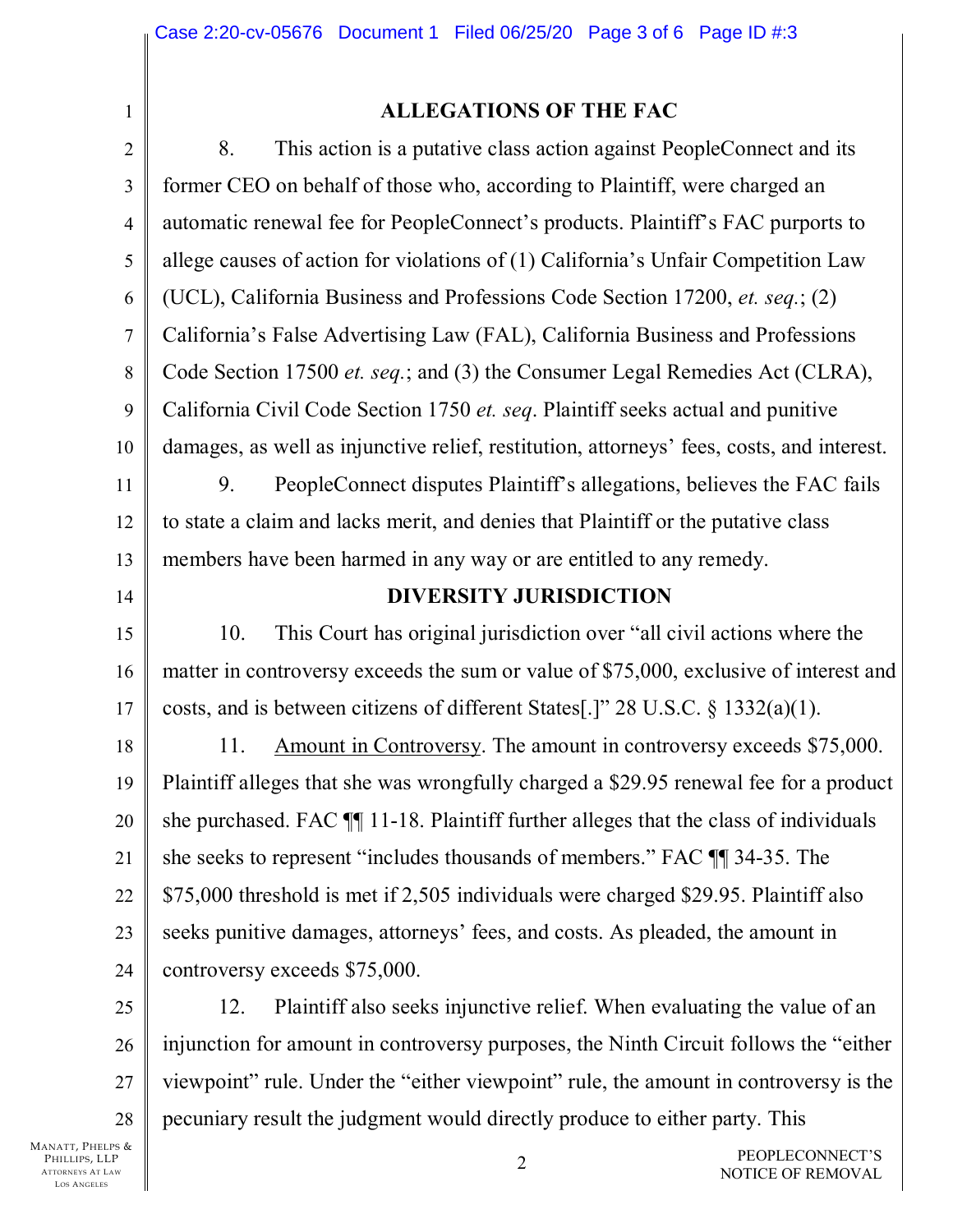$\mathbf{1}$ pecuniary result includes the cost to defendant to implement an injunction. See, e.g., In re Ford Motor Co./Citibank, 264 F.3d 952, 958 (9th Cir. 2001), cert. granted in  $\overline{2}$ part sub nom. Ford Motor Co. v. McCauley, 534 U.S. 1126 (2002), cert. dismissed, 3 537 U.S. 1 (2002); Sanchez v. Monumental Life Ins. Co., 102 F.3d 398, 405 (9th  $\overline{4}$ Cir. 1996). The costs to implement an injunction in this case would also exceed 5 6 \$75,000 because, among other reasons, Plaintiff seeks an injunction to stop PeopleConnect from selling certain background report products. See FAC TI 15, 22.  $\overline{7}$ 13. Diversity of Citizenship. Plaintiffs and Defendants are citizens of 8 different states. Plaintiff is a citizen of San Luis Obispo County, California. FAC T 9 5-6. The class is defined as "[a] persons in California ...." FAC [9] 32. 10 PeopleConnect is incorporated in Delaware with its principal place of business in 11 Washington state. Declaration of Brad Toney ("Toney Decl.") ¶ 2-3.<sup>1</sup> Abni Heller 12 is no longer the CEO of PeopleConnect and he resides in Washington state. Id. at ¶ 13 4. 14 14. Supplemental Jurisdiction. This Court may choose to adjudicate any 15 state-law claims that are so related that they form part of the same case or 16 controversy under Article III. 28 U.S.C. Section 1367(a). 17 **CAFA JURISDICTION** 18 15. This action is also within the original jurisdiction of this Court, and 19 removal is proper under the Class Action Fairness Act of 2005 ("CAFA"), 28 20 U.S.C. Section 1332(d), which grants district courts original jurisdiction over class 21 22 actions in which the amount in controversy exceeds \$5,000,000, and any member of 23 the class of plaintiffs is a citizen of a State different from any defendant. As set forth below, this action satisfies each of the requirements of Section  $1332(d)(2)$  for 24 original jurisdiction under CAFA. See Standard Fire Ins. Co. v. Knowles, 568 U.S. 25 588, 592 (2013). 26 27

<span id="page-3-0"></span><sup>&</sup>lt;sup>1</sup> The FAC erroneously alleges that PeopleConnect's headquarters is in Long Beach, California, and that Long Beach is in San Luis Obispo County. FAC ¶ 5. 28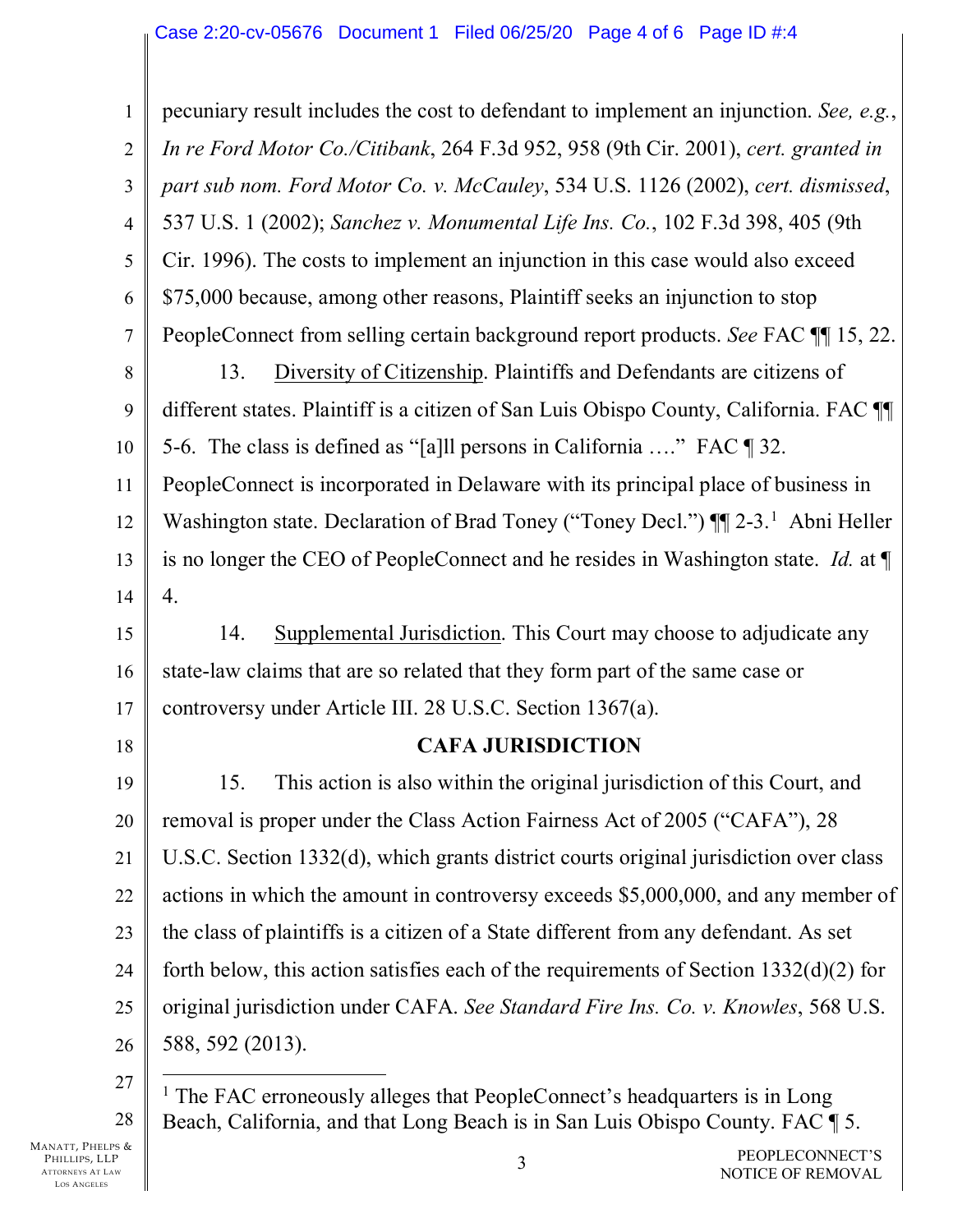$\mathbf{1}$ 16. Covered Class Action. This action meets the CAFA definition of a class action, which is "any civil action filed under [R] ule 23 of the Federal Rules of  $\overline{2}$ Civil Procedure or similar State statute or rule of judicial procedure." 3  $\overline{4}$ 28 U.S.C.  $\S$   $\S$  1332(d)(1)(B), 1453(a) & (b); FAC [1.

5

 $17<sub>1</sub>$ Diversity. The required diversity of citizenship under CAFA is satisfied because "any member of a class of plaintiffs is a citizen of a State different 6 from any defendant." 28 U.S.C.  $\S$  1332(d)(2)(A). Plaintiff is a citizen of San Luis  $\overline{7}$ Obispo County, California as of the time the lawsuit was filed. 28 U.S.C.  $\delta$ 8 9  $1332(d)(7)$ . FAC  $\llbracket 6$ . PeopleConnect is incorporated in Delaware with its principal place of business in Washington. Toney Decl. To 2-3. Mr. Heller also resides in 10 Washington. *Id.*  $\P$  4. CAFA's diversity requirement is thus satisfied. 28 U.S.C. § 11  $1332(d)(2)(A)$ . 12

18. Class Action Consisting of More than 100 Members. Plaintiff purports 13 to represent a class of "thousands" of members. FAC ¶ 34-35. PeopleConnect 14 reasonably believes the number of purported class members, in the unlikely event 15 that Plaintiff can certify a class, would be greater than 100. 16

19. Amount in Controversy. Under CAFA, the claims of the individual 17 class members are aggregated to determine if the amount in controversy exceeds 18 19 the requested "sum or value of \$5,000,000, exclusive of interest and costs." 28 U.S.C.  $\S$   $\S$  1332(d)(2), (d)(6). Plaintiffs seek actual damages, punitive damages, 20 injunctive relief, and costs and fees, including attorneys' fees pursuant to the CLRA 21 claim. See FAC Prayer for Relief. Without conceding any merit to the FAC's 22 damages allegations or causes of action, PeopleConnect reasonably believes the 23 aggregate amount placed in controversy by Plaintiff here would satisfy CAFA's 24 jurisdictional threshold. 25

## **CONCLUSION**

20. PeopleConnect, having satisfied all requirements for removal under 28 U.S.C. Sections 1332, 1367, 1441, 1453, and 1446, respectfully submits this Notice

MANATT, PHELPS & PHILLIPS, LLP **ATTORNEYS AT LAW LOS ANGELES** 

26

27

28